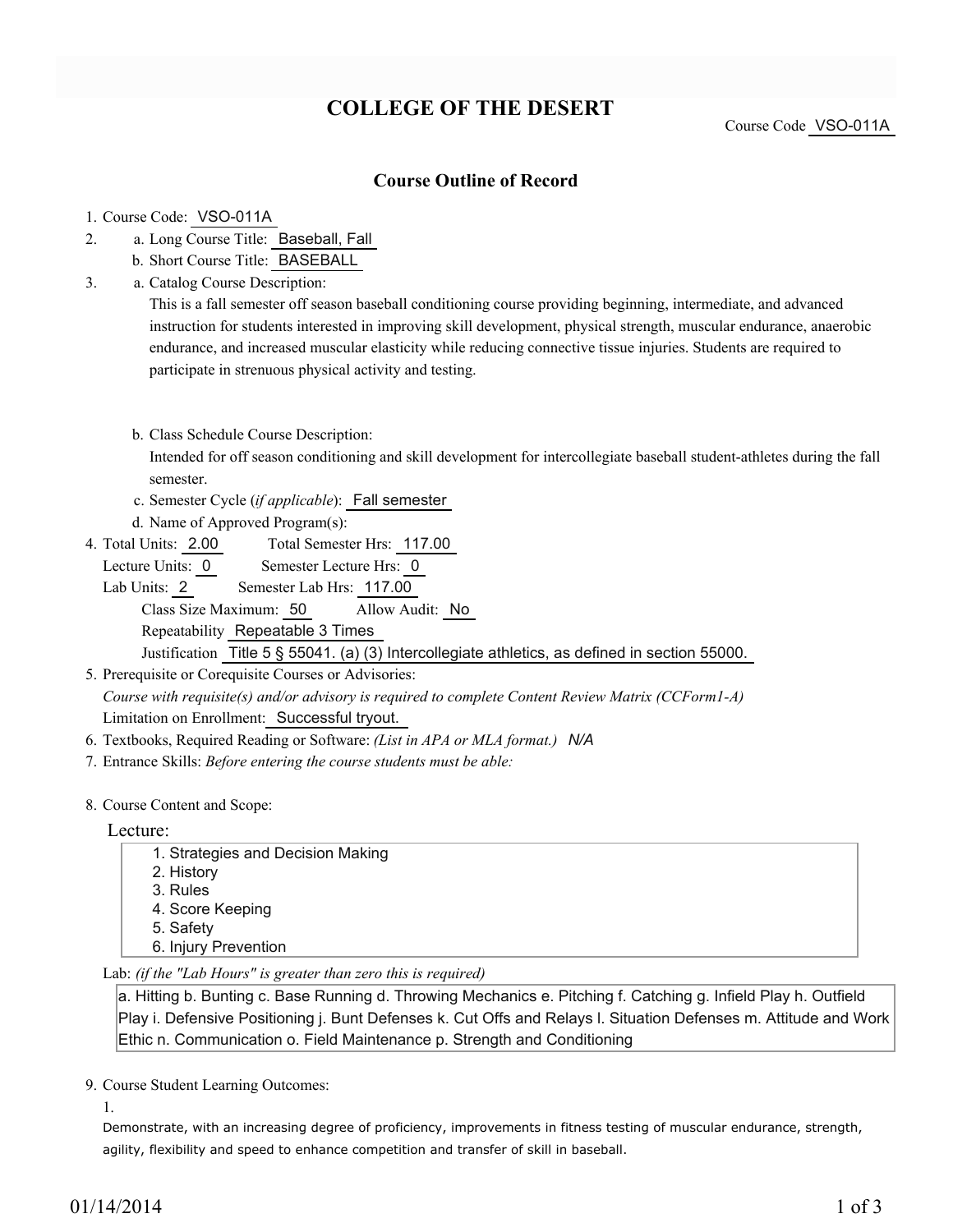10. Course Objectives: Upon completion of this course, students will be able to:

a. Execute fundamentals of the game including hitting, bunting, base running, throwing, catching, infield play, outfield play, team defense, and pitching.

b. Demonstrate the use of proper attitude regarding team cooperation, coachability, sportsmanship, and competitiveness.

c. Understand and demonstrate various strategies of the game.

d. Develop an appreciation for the sport.

- e. Demonstrate an understanding of safety and injury prevention.
- f. Demonstrate a higher level of physical fitness and sport-specific strength and conditioning.
- Methods of Instruction: *(Integration: Elements should validate parallel course outline elements)* 11.

a. Demonstration, Repetition/Practice

b. Discussion

c. Lecture

Other Methods:

a. Lecture and discussion. b. Demonstrations. c. Guest speakers. d. Student reports. e. Audio/visual presentations.

12. Assignments: (List samples of specific activities/assignments students are expected to complete both in and outside of class.) In Class Hours: 117.00

Outside Class Hours: 0

-

a. In-class Assignments

a. Video skill analysis. b. Individual and team skill practice.

b. Out-of-class Assignments

13. Methods of Evaluating Student Progress: The student will demonstrate proficiency by:

- Field/physical activity observations
- Group activity participation/observation
- Student participation/contribution

14. Methods of Evaluating: Additional Assesment Information:

a. Demonstrate proper fielding technique b. Demonstrate knowledge of strategy in various offensive situations. c. Demonstrate effective hitting mechanics d. Successfully complete fitness and skills assessment exam.

15. Need/Purpose/Rationale -- All courses must meet one or more CCC missions.

PO-GE C5 – Personal Growth and Development

Exhibit habits of intellectual exploration, personal responsibility, and well being.

IO - Personal and Professional Development

Demonstrate an understanding of ethical issues to make sound judgments and decisions.

16. Comparable Transfer Course

| <b>University System</b> | Campus | <b>Course Number</b> | <b>Course Title</b> | <b>Catalog Year</b> |
|--------------------------|--------|----------------------|---------------------|---------------------|
|--------------------------|--------|----------------------|---------------------|---------------------|